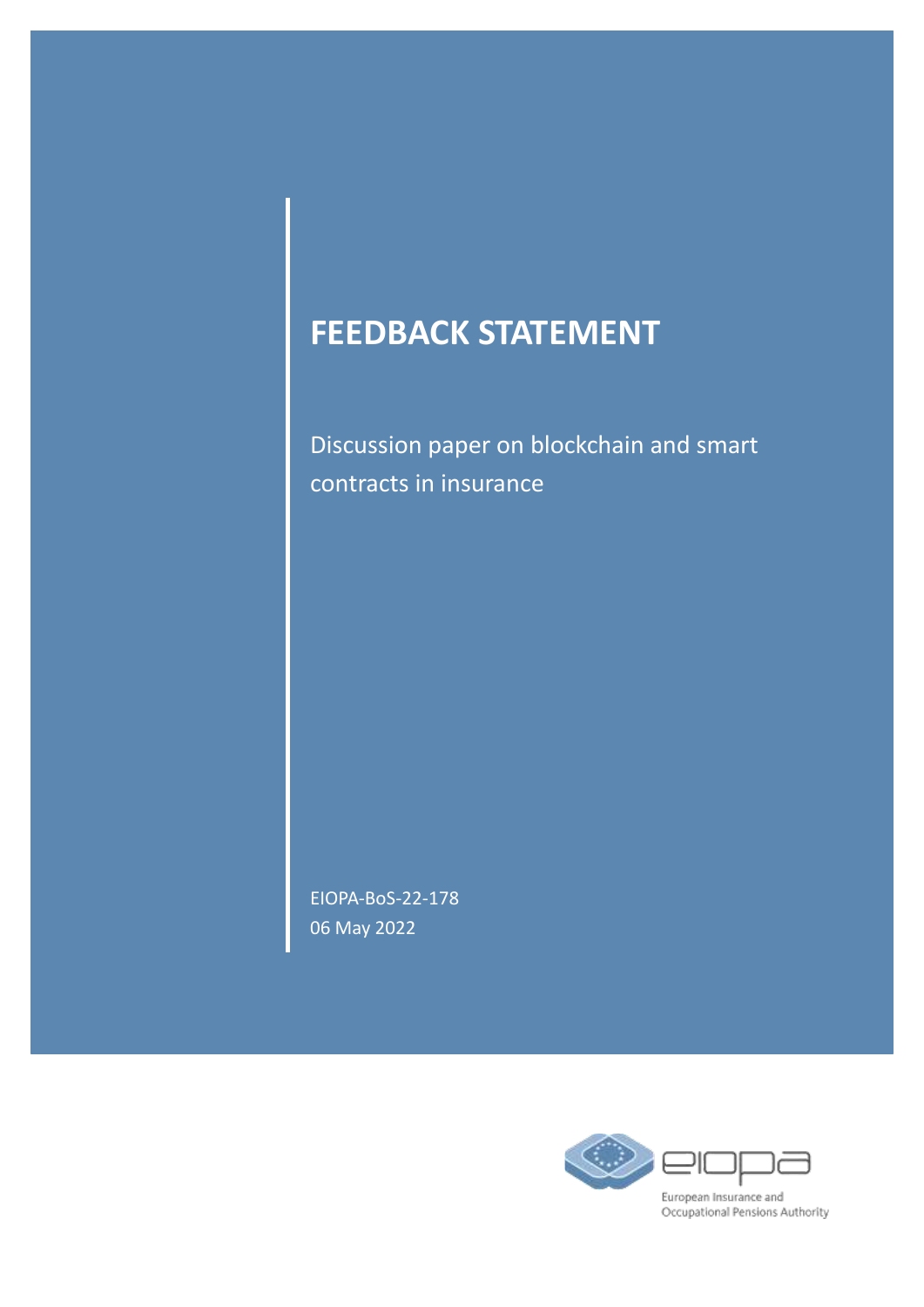### **1. INTRODUCTION**

Article 1(6) of the Regulation establishing the European Insurance and Occupational Pension Authority (EIOPA) (Regulation (EU) No 1094/2010) requires EIOPA to contribute to promoting a sound, effective and consistent level of regulation and supervision, ensuring the integrity, transparency, efficiency and orderly functioning of financial markets, preventing regulatory arbitrage and promoting equal competition. In addition, Article 9(2) requires EIOPA to monitor new and existing financial activities. The above is a key motivation underpinning EIOPAs work on digitalisation.

On 29 April 2021, EIOPA launched a public consultation on a "Discussion paper on blockchain and [smart contracts in insurance"](https://www.eiopa.europa.eu/sites/default/files/publications/consultations/eiopa-discussion-paper-on-blockchain-29-04-2021.pdf) with the aim of providing a high-level overview of risks and benefits of blockchain and smart contracts in insurance from a supervisory perspective as well as to gather feedback from stakeholders.

EIOPA received responses from the industry, national and European industry associations, technology providers and academia.

A high-level summary of the responses received can be found in this feedback statement, together with EIOPA reactions. The full list of all the non-confidential comments provided can be found on th[e EIOPA public website.](https://www.eiopa.europa.eu/sites/default/files/publications/consultations/responses-to-the-public-consultation-on-blockchain-in-insurance.xls)

EIOPA will consider the feedback in its on-going and future work on digitalisation, subject to prioritisation and EIOPA's work programme. Based on the feedback, the proposed follow-up work seems to remain generally valid.

EIOPA would like to thank all the participants to the public consultation for their comments on the Discussion Paper.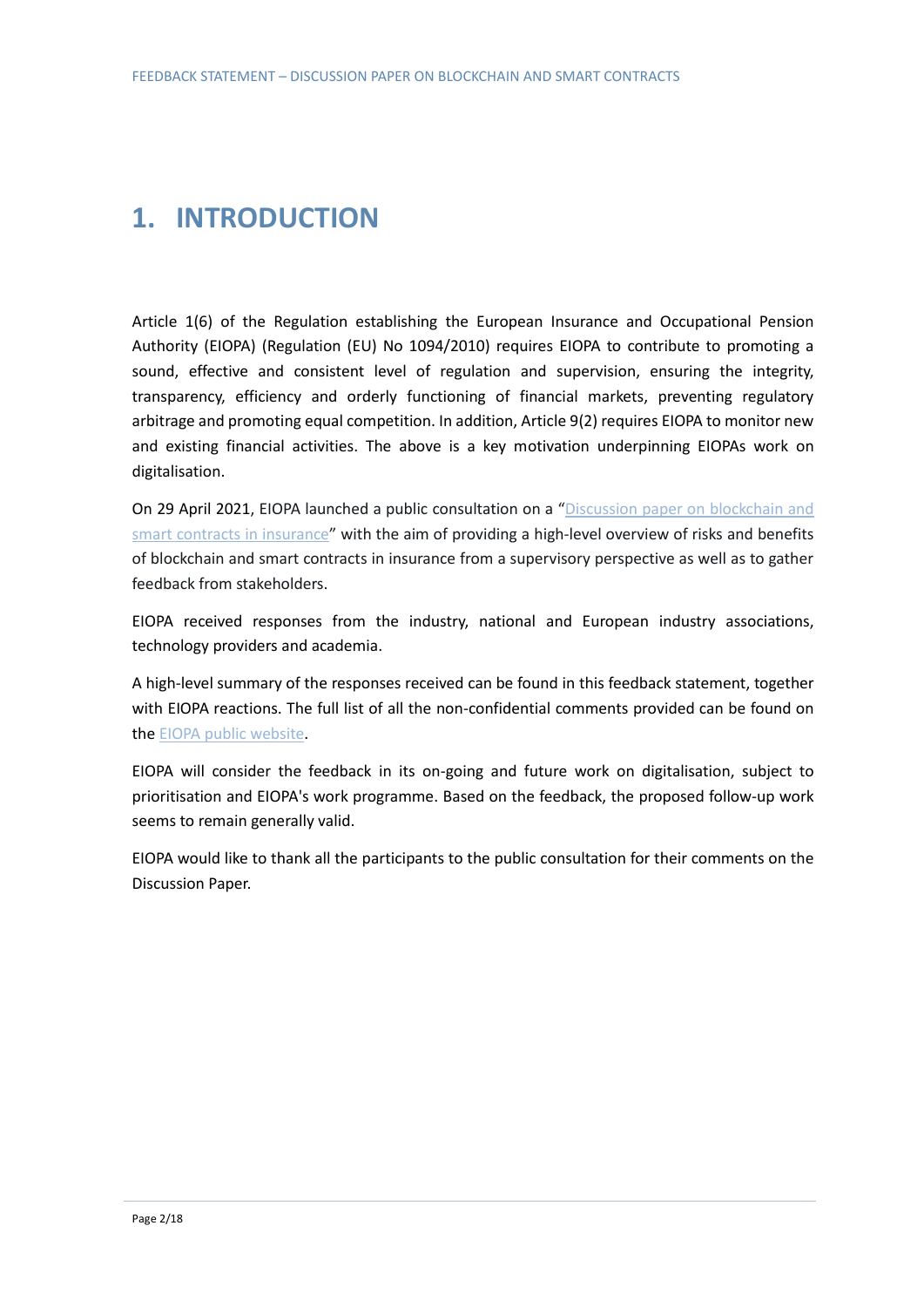## **2. BLOCKCHAIN AND SMART CONTRACT USE CASES**

#### **2.1. USE CASES IN INSURANCE**

Stakeholders noted insurers across the EU and beyond are currently developing blockchain and smart contract use cases across the insurance value chain to explore its potential to streamline business operations and to better serve consumers. However, blockchain and smart contract deployment in the EU seems to be still in the early stages. Many of the use cases are still small scale or in proof of concept (PoC) state. The feedback also indicated that often companies conduct PoCs to understand blockchain better and to build the required skills. Overall initial feedback based on PoC and use cases in the insurance sector seems to be positive and demonstrates blockchain's potential as a technology that could benefit both customers and the industry. On the other hand, one stakeholder noted there seems to be few things blockchain can currently do better or more cost effective than other existing technologies. In his opinion, light adoption is expected in the mid-term, focused on niche players, products and business models. Use cases in industrial and transport insurance market seems to be more widespread than use cases for retail consumers. This might also explain why EIOPA did not receive any feedback from consumers.

In addition to use cases reported in EIOPA discussion paper, stakeholders referred to several additional use cases, actual or potential or PoCs, both in the EU and beyond.

Outside of the EU an industry-led consortium of property and casualty insurers have developed a blockchain-based system to streamline claims management and provide digital proof of insurance. Another use case outside of the EU mentioned was a mobile application with Artificial Intelligence capabilities to track all insurance policies on a single platform, allowing consumers to sign additional insurance contracts and to pay through a token issued by the platform.

As potential uses, stakeholders stated blockchain could reduce fraud, enable insurers, reinsurers, intermediaries and regulators to share data securely and in real time and give customers more control over their data, including access rights. More concretely, the following potential use cases were mentioned:

- The provision of blockchain-based marine cargo insurance certificates;
- Motor Third Party Liability Insurance (MTPL) claims clearance and processing (e.g. notification, proof of insurance, claims clearing, *Bonus-Malus* certification, etc.);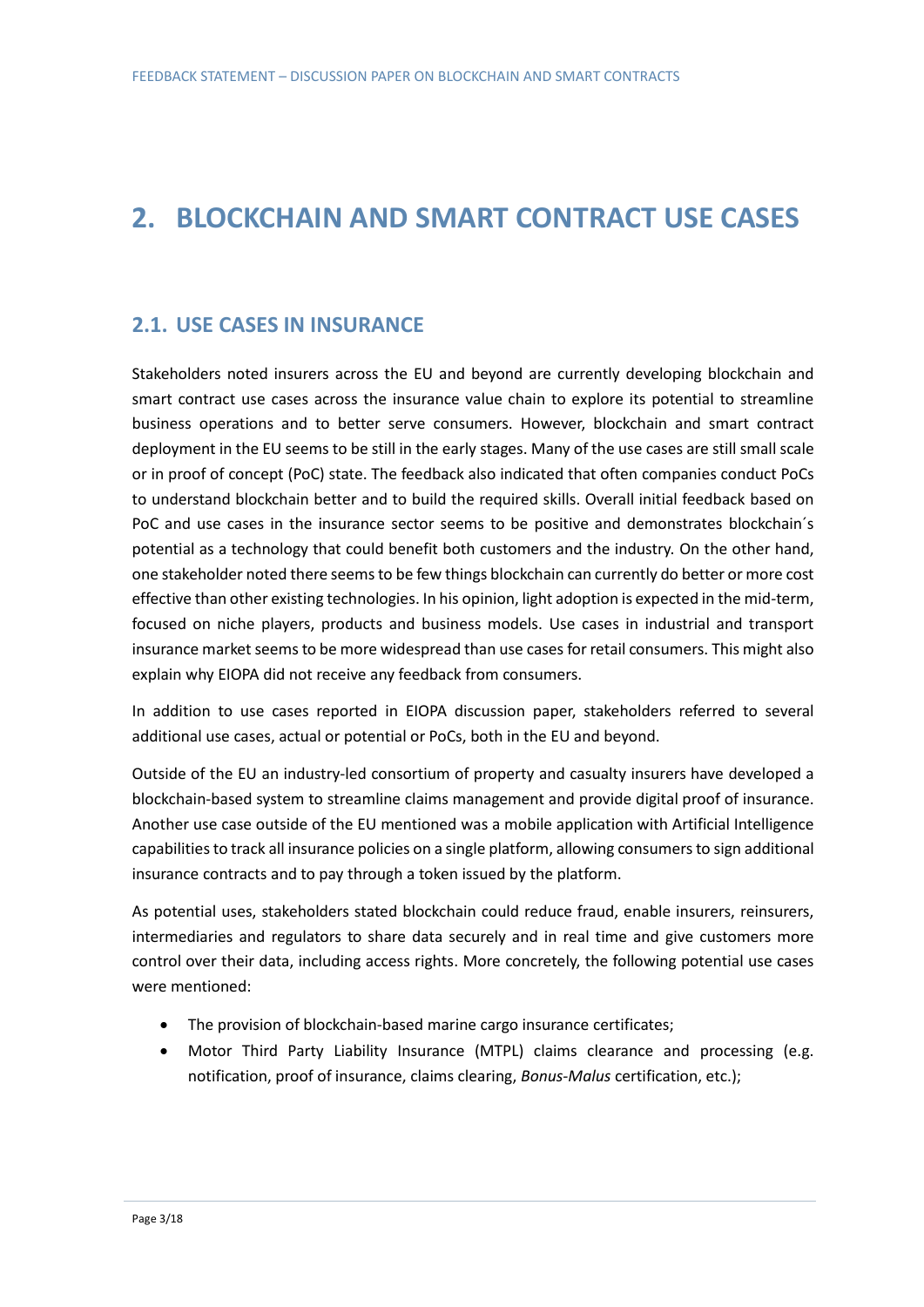- Digitalising/managing risks pooling across the Europe (e.g. in case of terrorism or natural catastrophes<sup>1</sup>).
- Providing either a standard or a marketplace for reinsurance/co-insurance agreements;
- Use of blockchain in e-health (e.g. sharing documents between consumer, doctor and insurer; fraud mitigation);
- Traceability and certification of the vehicle's data during its entire life cycle;
- Providing a proof that the customer has read the documents (e.g. pre-contractual documents under the Insurance Distribution Directive), or even testing their understanding via a recorded and tamper-proof questionnaire (e.g. in the sale of unit-linked products);

Stakeholders also referred to different PoCs, often developed by national insurance associations and their members with the aim among others to learn more on blockchain. Among other following PoCs were mentioned:

- Use of blockchain and smart contracts for processing applications for private pensions with the aim to automate the whole process from application to payment;
- Blockchain-based digital platform with the aim to guarantee an efficient end-to-end issuance and management of parametric policies as well as to define the conditions under which it is possible to verify the claim and liquidate it automatically;
- Blockchain-based digital platform that allows the digitalization of both banks' and insurance companies' guarantees and enables an end-to-end full digital process management;
- Optimisation of the daily data exchanges between insurers in the context of requests for cancellation of car insurance policies;
- PoC on death insurance using national death register as an oracle and allowing the deaths of policyholders to be checked at regular intervals. When the death of the insured is noted, automatic compensation for the beneficiary(ies) of the contract could be triggered;
- PoC on connected lock aimed to link a physical object with a blockchain, so that smart contracts could interact with them to rent or lend the property and to explore how to issue risk coverage for this object.

Stakeholder also referred to national sandboxes dedicated to blockchain and agreed that blockchain could further facilitate the deployment of Peer-to-Peer (P2P) insurance. One stakeholder noted that an area that will require significant attention in the near future is Decentralized Finance (DeFi) which enables the creation of new insurance products and models.

 $1$  One stakeholder noted that Cat Bonds are easily digitised providing easier access to this market by guaranteeing the level of trust between players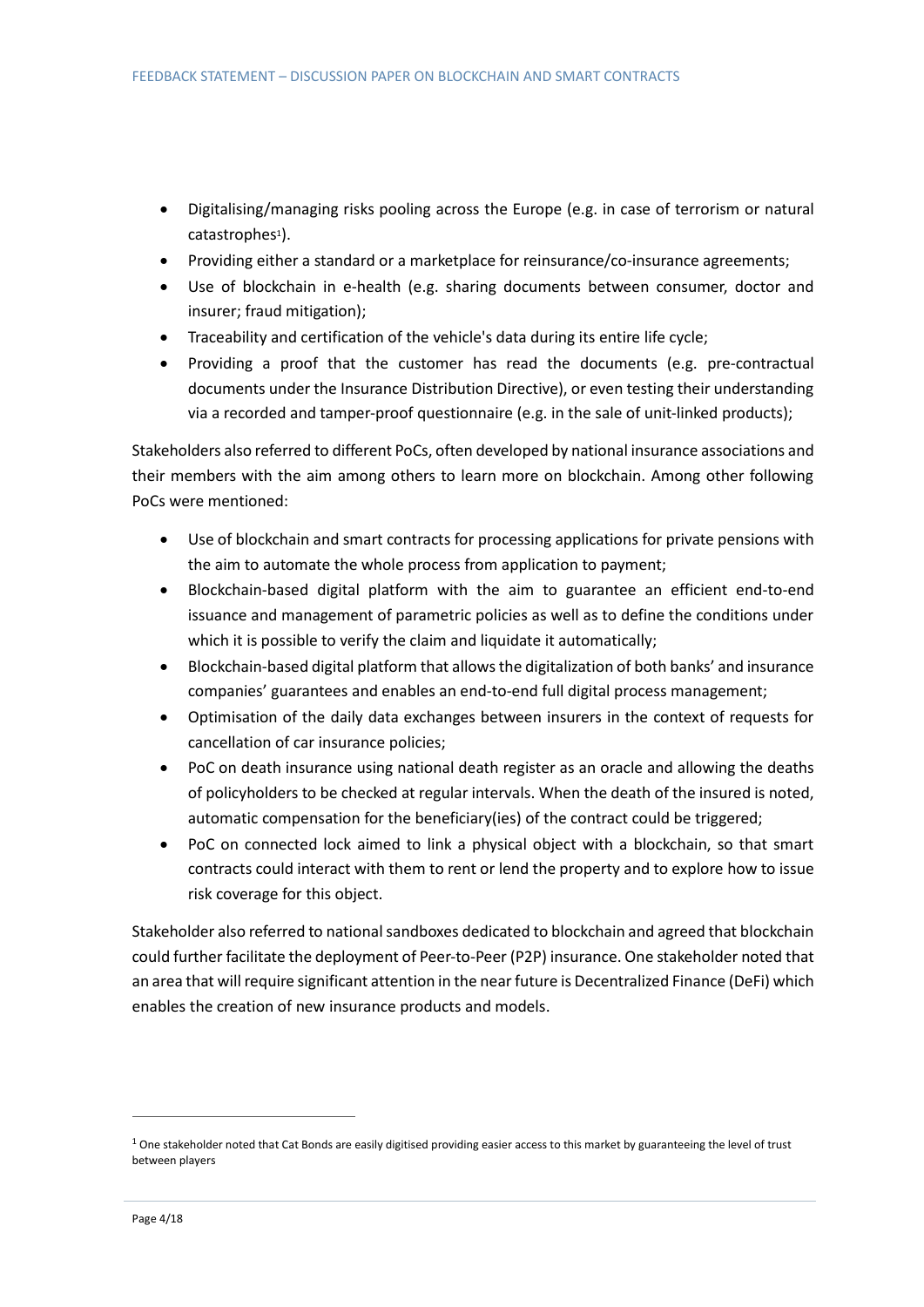### **2.2. USE CASES IN REGTECH AND SUPTECH**

Stakeholders overall agreed there is a potential for blockchain to be used by supervisors to support their supervisory review process and make it more flexible and responsive (e.g. through automating regulatory reporting). Some stakeholders also noted that the key focus should be on solutions that lower the overall costs associated with regulatory compliance and supervision and reduce the burden for both the insurance industry and supervisors. Stakeholders also noted that blockchain can support RegTech solutions.

As for potential use cases, several stakeholders highlighted identity verification for Anti-Money Laundering (AML) / Know Your Customer (KYC) purposes as well as for fraud detection and prevention and processing of invoices via a blockchain.

However, it was also stated that real-time access to insurance company's data for supervisory purposes is difficult to achieve and creates many challenges from both the security and practical perspectives. One stakeholder also expressed view that real-time access to individual contract data does not seem consistent with the EU's supervisory principles. Additionally it was noted that despite the automation in the reporting requirements being a welcomed innovation, it is worth considering that the more the process is automated without proper quality checks the more difficult it becomes to spot any potential error related to the information submitted.

Stakeholders also stated there would also appear to be merit in exploring the potential for blockchain solutions to facilitate and further enhance the exchange of data between supervisory authorities.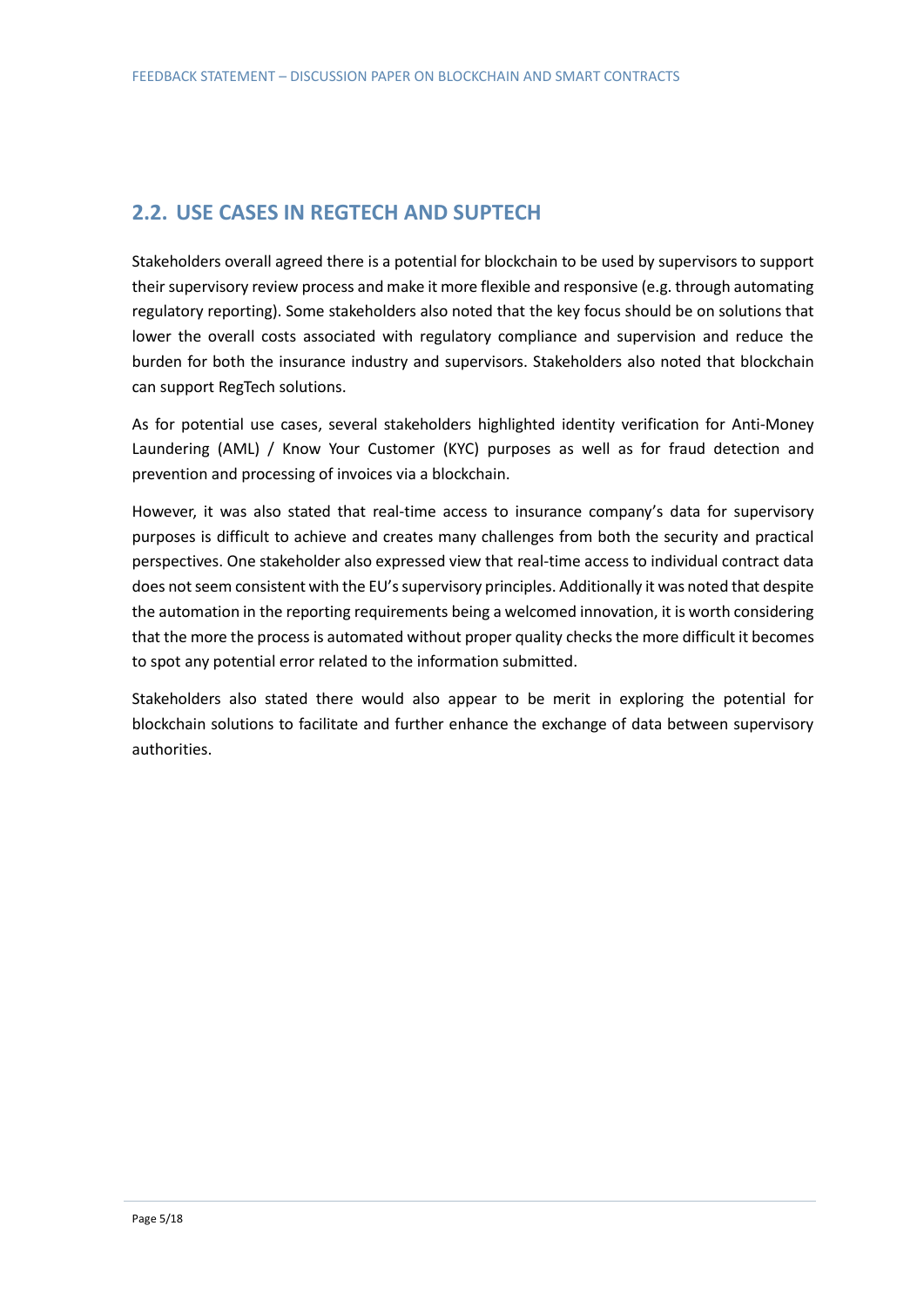## **3. RISKS AND OPPORTUNITIES**

#### **3.1. Risks**

Most of the stakeholders agreed with the risks of Blockchain and smart contracts identified in the consultation paper, although it was highlighted that the risks would differ depending on the concrete use case and the contexts in which they are applied. It was also emphasized the importance of adequately training staff on IT and digitalization issues to reduce compliance risks and enable them to provide adequate information and advice to consumers. Enhancing the financial and technological education of consumers was also seen as a positive development that would limit the risks.

Cyber and operational IT risks were frequently mentioned by stakeholders, for instance as a result of an unauthorized access to the chain or the erroneous duplication of the chain. Indeed, protecting against potential errors in the code was seen as a key priority, given that in Blockchain and smart contracts "the code is law". The issue around the trustworthiness of oracles was not seen as a risk exclusively linked to Blockchain and smart contracts, given that third-party data providers are already used as a source of evidence in other contexts in insurance.

Moreover, it was also referred to the incipient evolution of quantum computing, which could eventually be able to break the encryption technology used in many financial applications like blockchain. The development of robust and trustworthy digital identity systems was recognised by stakeholders as a key enabler for reliable Blockchain and smart contracts in insurance.

Finally, specific reference was also made to the importance of carefully assessing the risks of Decentralised Autonomous Insurers (e.g. decentralised peer-to-peer insurance), for instance concerning possible liability or redress shortcomings that could arise from them. In this regard, some stakeholders considered that these entities should be included in the regulatory perimeter following an activity-based approach to regulation so as to ensure a level playing field and enhance consumer protection. One stakeholder also referred that certain industry consortiums could potentially distort competition.

### **3.2. Opportunities**

Most of the stakeholders agreed with the benefits described in the consultation paper, although it was highlighted that they would depend on the concrete use case and that many of the opportunities have mostly not materialised yet given that it is still early days of this technology in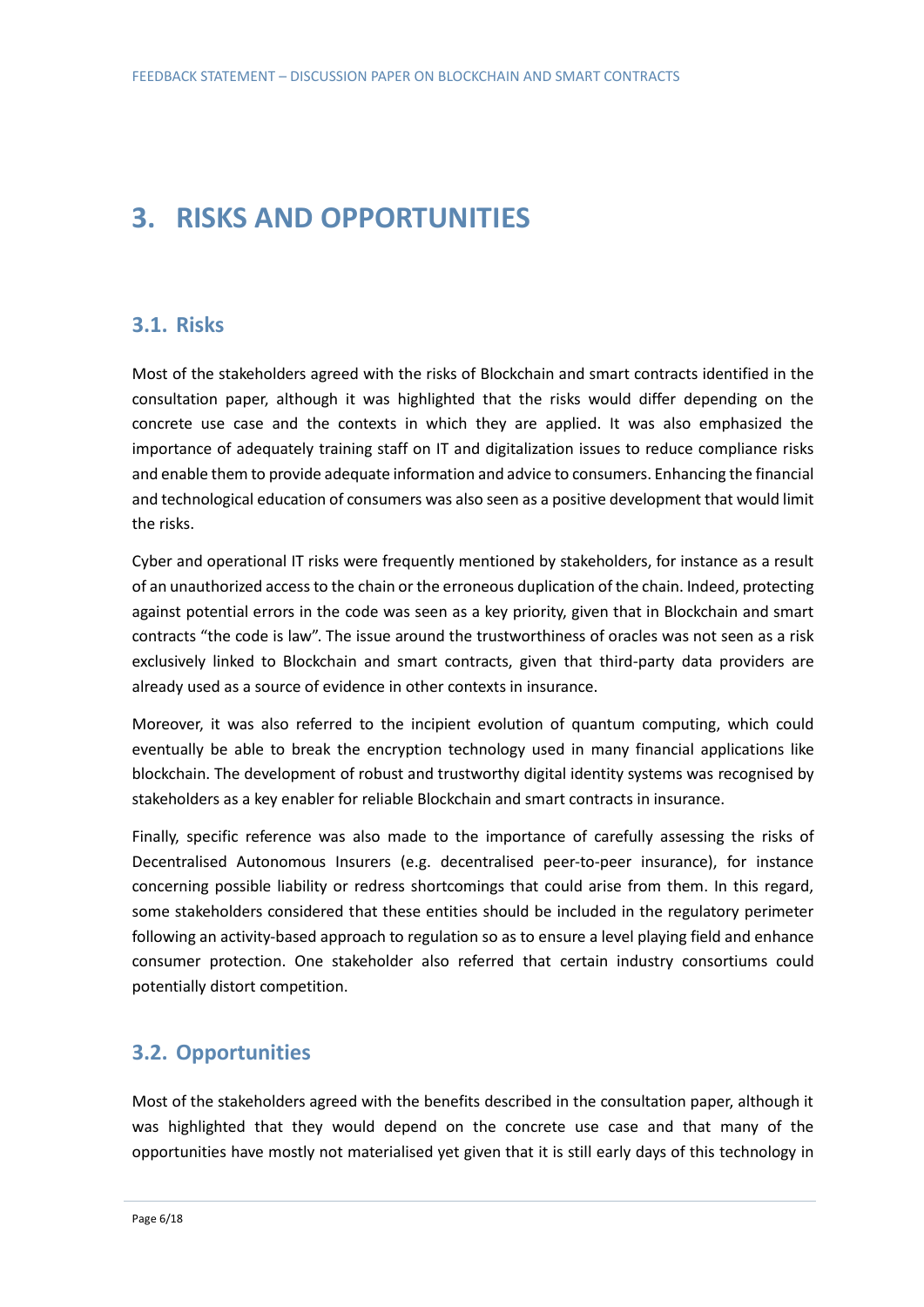insurance. It was also highlighted that in order to be able to leverage the benefits, insurance undertakings would need to put in place adequate governance measures to mitigate the risks mentioned in the previous section. It was also pointed out that new benefits may arise as technology evolves, and also that similar benefits could potentially be obtained from other datastoring solutions not necessarily involving blockchain technology.

The benefits of Blockchain in terms of more secure and faster transactions, low operational costs, greater transparency and reliability of the data and improved traceability were seen as some of the most prominent ones by some stakeholders. Stakeholders also referred to faster claims handling process (e.g. with the use of parametric insurance contracts in natural disasters), lower loss adjustment costs (e.g. by leveraging on trusted oracles to automate pay-outs) and the absence of "loss creep" (due to predefined terms and conditions in the smart contract) which would lead greater certainty about reserving and capital requirements.

Some stakeholders highlighted the need to transparently communicate to consumers how their data is used (including requiring their explicit consent), also considering that information about consumers available in a ledger could eventually be used to offer them new products and services.

Some of the benefits mentioned in the consultation, such as supervisors and auditors leveraging on Blockchain technology to access real-time market data to develop their activities, were seen as not so likely to happen and even counterproductive, considering that it may require implementing significant changes to critical and complex IT infrastructures which could present a number of risks from an operational perspective. Other potential benefits such as the use of Blockchain technology in the context of open insurance were seen as a possibility but stakeholders considered that before assessing the use of the technology, the data standards should first be defined.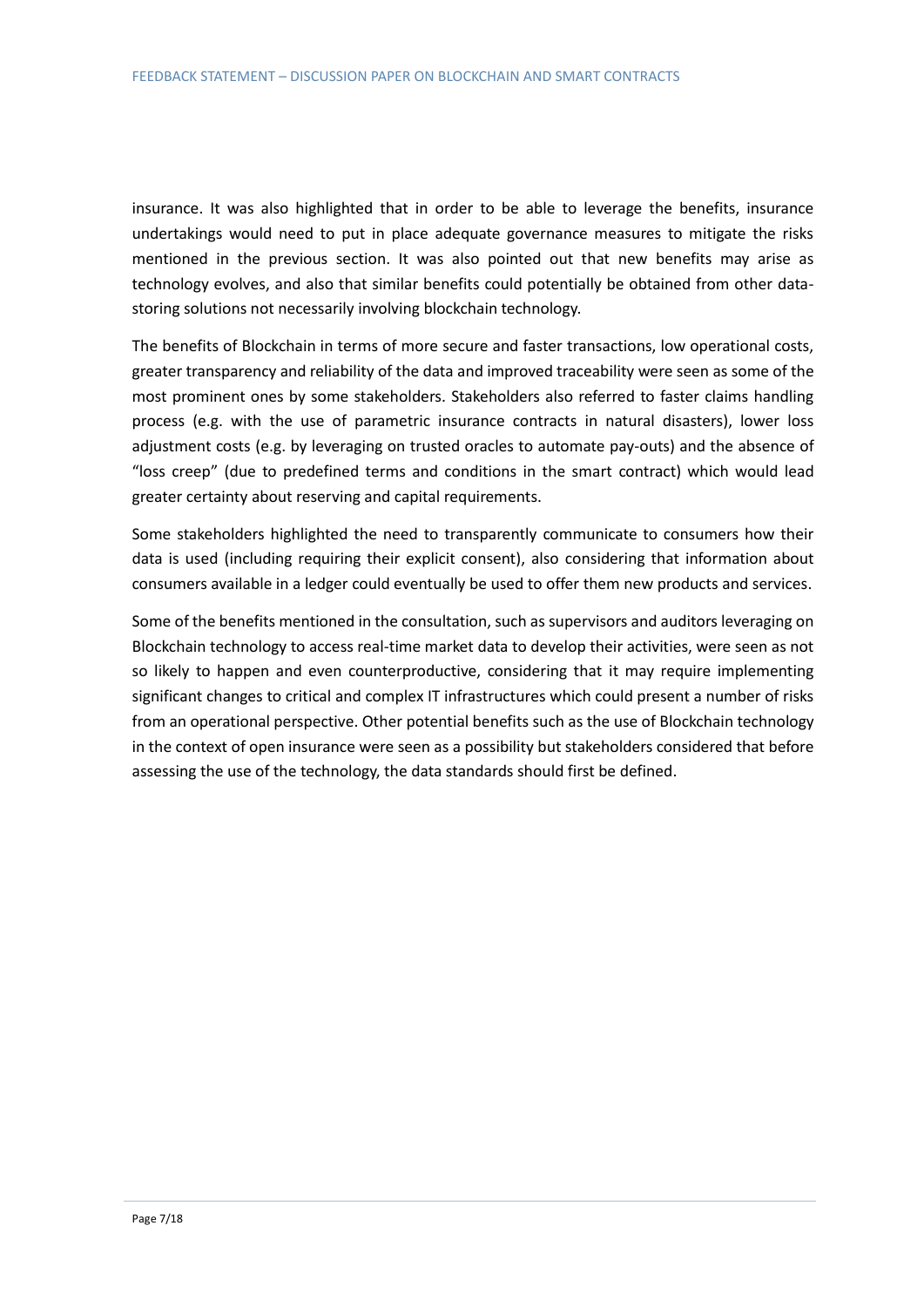# **4. CRYPTO-ASSETS USE CASES IN INSURANCE**

#### **4.1. Different types of use cases in insurance**

Respondents acknowledged that there are different types of crypto-asset use cases in insurance, which the consultation document broadly divided into three categories: payment-type, investmenttype and utility-type.<sup>2</sup> As far as payment-type crypto-assets are concerned, respondents reported a number of cases, mostly outside the European Union where insurance undertakings where already accepting crypto-assets to pay insurance premiums and claim compensations. It was also reported the potential use of crypto-assets (and also possibly Central Bank Digital Currencies (CBDC)) in settlement related applications of payables and receivables that arise from smart contracts within a private permissioned blockchain network.

Concerning investment-type crypto-assets, respondents pointed towards certain insurance undertakings, again mainly outside Europe, that were directly investing in crypto-assets. Stakeholders also mentioned the case of national legislations of certain European Member States that specifically allowed such investments. Interestingly, it was also reported the case of a re-insurer that had established a blockchain system to issue a Cat Bond to six private investors (insurancelinked securities funds), reportedly circumventing like this the procedural constraints of traditional clearing houses. The tokenization of assets (and in particular utilities) such as renewable energies or real estate and the subsequent placement in the market of the relative "crypto-securitization" of such assets was also seen as a promising use case in insurance.

Fewer cases of utility-type crypto-assets were reported, although it was acknowledged their potential as an instrument to enhance customer engagement and to leverage the existent ecosystems and partnerships, including non-insurance service providers. One stakeholder considered that blockchain-based smart contracts such as crop insurance or flight delay insurance where the compensation payment is automatically triggered by a predefined threshold (e.g. amount of rain per square meter or delay of a flight) could be considered as utility-type crypto-assets.

Stakeholders also referred to the so-called Decentralised Finance (DEFI) business models in insurance, which reportedly do not involve entities developing activities similar to those of traditional insurance undertakings and intermediaries. Some of these DEFI business models make

<sup>&</sup>lt;sup>2</sup> Payment-type often referred to as virtual currencies or crypto-currencies. They typically do not provide rights but can be used as a means of exchange (e.g. to enable the buying or selling of a good); Investment-type typically provide rights (e.g. in the form of ownership rights and/or entitlements similar to shares, bonds or dividends); and utility-type typically enable access to a specific product or service but are not accepted as a means of payment. For example, in the context of cloud services, a token may be issued to facilitate access.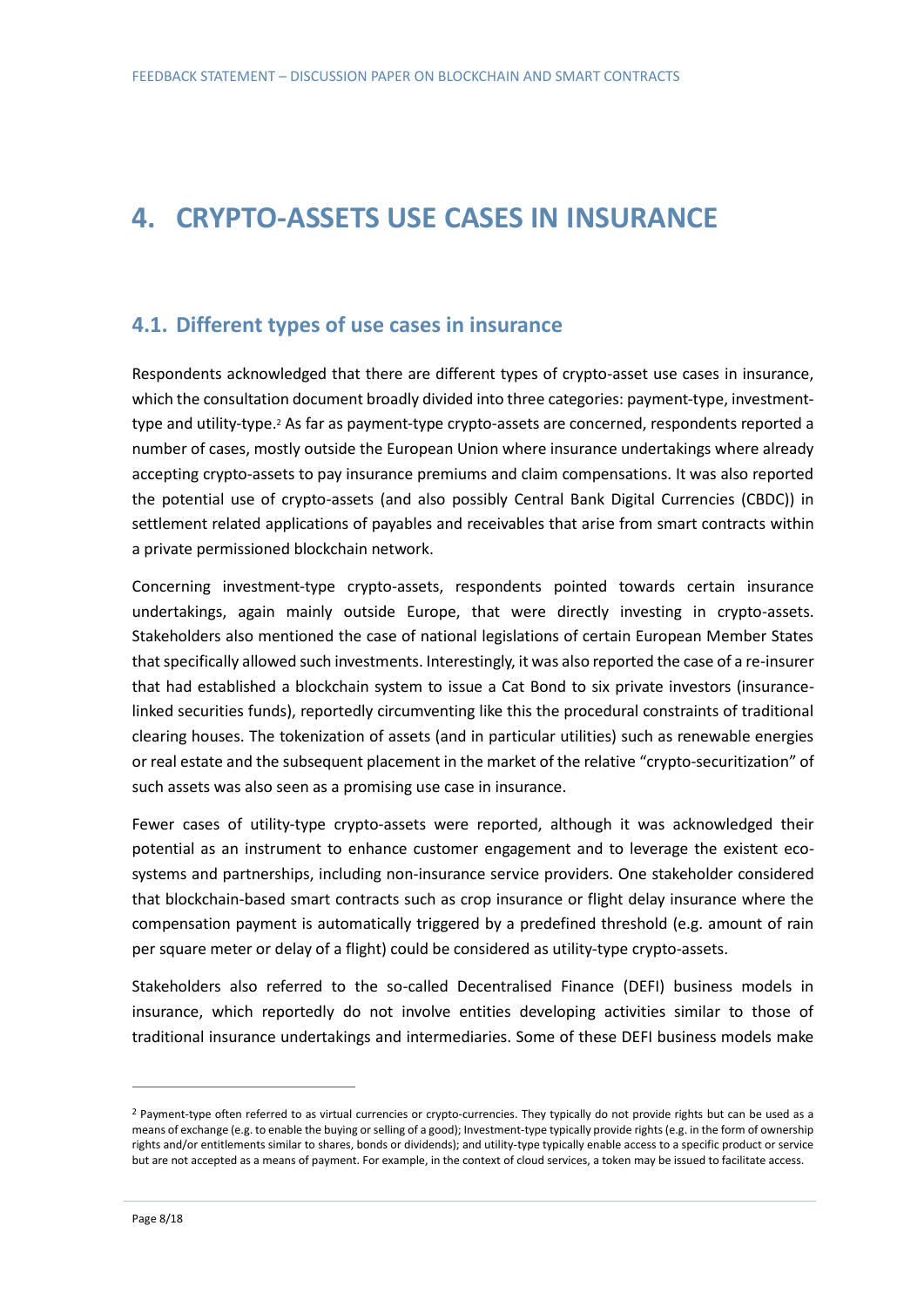use of crypto-assets / tokens to represent membership rights, and/or tokens can also be used to purchase cover as well as to participate in claims assessment, risk assessment and governance of the DEFI platform.

From a different perspective, stakeholders also acknowledged that some insurance undertakings and DEFI propositions already offer insurance coverage for the loss or theft of crypto-assets. However, these are typically non-mass products and specifically addressed to provide insurance coverage to certain exchange platforms or custodial wallet providers of crypto-assets, or targeted to institutional investors or high net worth individuals. Respondents pointed out the difficulty of insuring risks related to crypto-assets given that the risks are still not well understood by the market. Stakeholders confirmed that existing cyber insurance policies usually exclude the theft or loss of crypto-assets, but they considered that these exclusions could eventually be removed in the future when there is a better understanding of the risk exposure.

### **4.2. Evolution of investments on crypto-assets**

The majority of stakeholders that participated in the consultation considered that investments of crypto-assets by insurance undertakings will increase over the next 3 years. Amongst the drivers of this trend stakeholders referred to new regulations (e.g. MICA) providing greater legal certainty, the fact that crypto-assets are considered by some to be a convenient storage of value (e.g. like gold), a way to hedge against inflation and currency devaluation, or the demand by new digital native consumers. Their low correlation with other assets such as stocks, commodities or fixed income products, the possibility to diversify investment portfolios, and the greater certainty introduced by stablecoins and more particularly Central Banks Digital Currencies (CBDC) were also mentioned as factors that will drive investments upwards.

On the other hand, respondents also noted that certain aspects of crypto-assets could hinder the growth, such as the high volatility of some crypto-assets, their short maturity not necessarily adapted to the long-term vision of insurance, regulatory restrictions to the trading of crypto-assets introduced in some jurisdictions, or their high energy consumption. Some crypto-assets were also labelled by some stakeholders as assets that do not always have a very transparent performance, are subject to anti-money laundering and terrorist financing and cyber security issues. Indeed it was acknowledged that the risks of crypto-assets can be difficult to understand and can be therefore not suitable products for all type of consumers.

### **4.3. Benefits and risks of crypto-assets**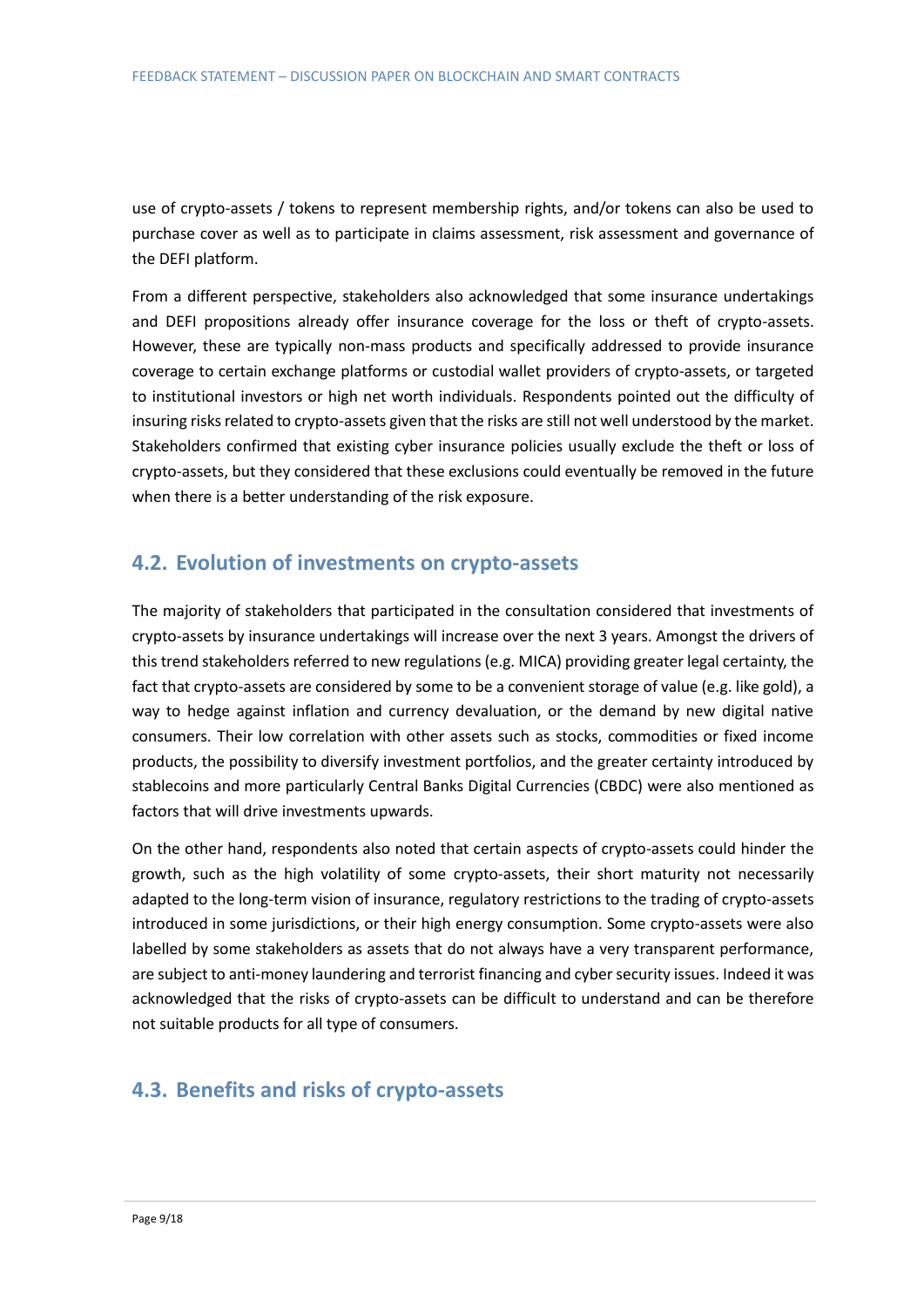The consultation paper outlined a number of challenges linked to crypto-assets with which respondents generally agreed upon, although it was highlighted the need to differentiate between different crypto-assets, use cases, and contexts in which they are implemented. For example, the case was made on the need to differentiate between marketing unit-linked life insurance products with exposure to crypto-assets to the mass market as opposed to a reduced number of experienced and knowledgeable consumers. It was also mentioned the importance of adequately train staff on IT and digitalization issues to reduce compliance risks and enable them to provide adequate advice to consumers. Operational risks, cyber risks and money laundering and terrorist financing risks were also often singled out as risks that need to be closely monitored.

Stakeholders generally also agreed with the benefits arising from crypto-assets, highlighting their potential to more efficient and cheaper transactions and provide a wider range of investment opportunities to consumers. Nevertheless some stakeholders also emphasized that the benefits are still potential and have not yet materialized, given that they are still at an early stage of development in the insurance industry.

### **4.4. Impact of MICA and regulation**

Stakeholders that participated in the consultation largely believe that MICA will have a positive impact on the market of crypto-assets. They consider that MICA will improve consumer protection, bringing legal clarity and enhance trust in the market. Particularly for the insurance sector, it was mentioned that MICA will particularly favour the evolution of insurance and banking investment products (e.g. Unit and Index-Linked life insurance products). Another stakeholder noted that MICA provides the duty for crypto-services providers to set up own funds or, alternatively, underwrite an insurance policy, and thus leading to the growth of the crypto-insurance market.

Some stakeholders also had reservations and considered that it would depend on the final text of the Regulation, warning that too burdensome requirements could risk eliminating crypto-assets operators in Europe. With regards to the scope of MICA, it was pointed out that it was unclear how the Regulation would impact (if any) fully decentralized business model (DEFI), and also it was reportedly unclear which crypto-assets assets should be deemed a security/financial instrument. Two stakeholders considered that the insurance sector should be included in the scope of MICA.

Insurance undertakings nevertheless need to comply with the Solvency II Directive, which stakeholders noted that it has comprehensive asset-allocation prudential requirements, which would also cover investments on crypto-assets. Indeed some stakeholders considered that the Solvency II framework does not encourage diversification strategies involving crypto-assets, or even it was considered to be "very punitive" framework for these types of investments. Some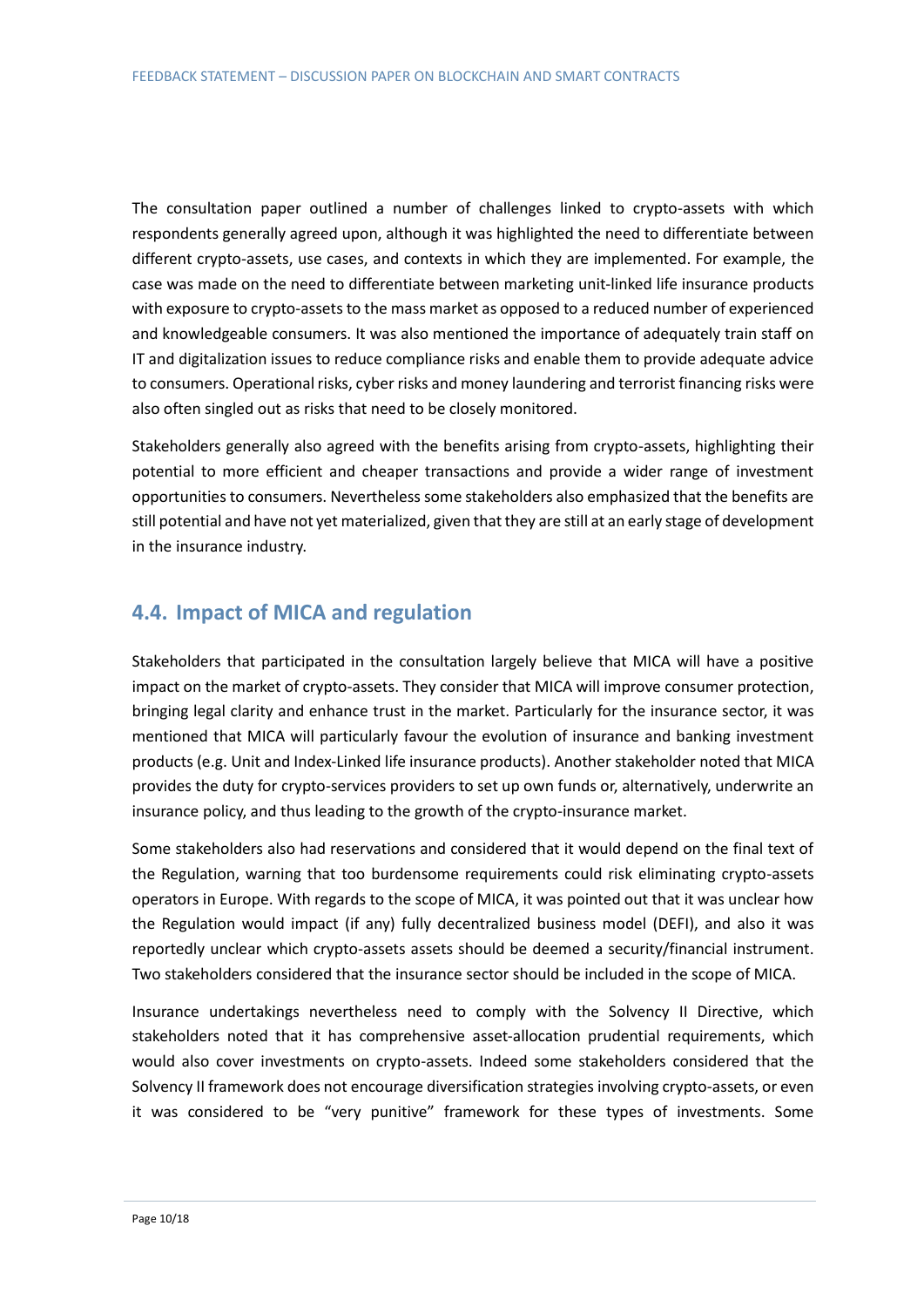stakeholders also mentioned that the lack of clarity of the accounting and prudential treatment of crypto-assets could act as a barrier to the development of crypto-assets offerings in insurance.

Some respondents considered that it would be useful to clarify the accounting and prudential treatment of crypto-assets, in accordance with the other initiatives undertaken at European and international level, and highlighting the importance to distinguish between the different types crypto-assets and not to rely on a one-size-fit-all approach. The accounting definition of cryptoassets, the applicable accounting standards, the fair value of the asset in case it is not traded in deep and liquid market, how to calculate the 1-in-200 scenario for this kind of assets, and whether or not insurers should perform an overall assessment of the relevant risks developing new type of stress scenarios were mentioned as aspect that would benefit from greater regulatory clarity and convergence across Europe.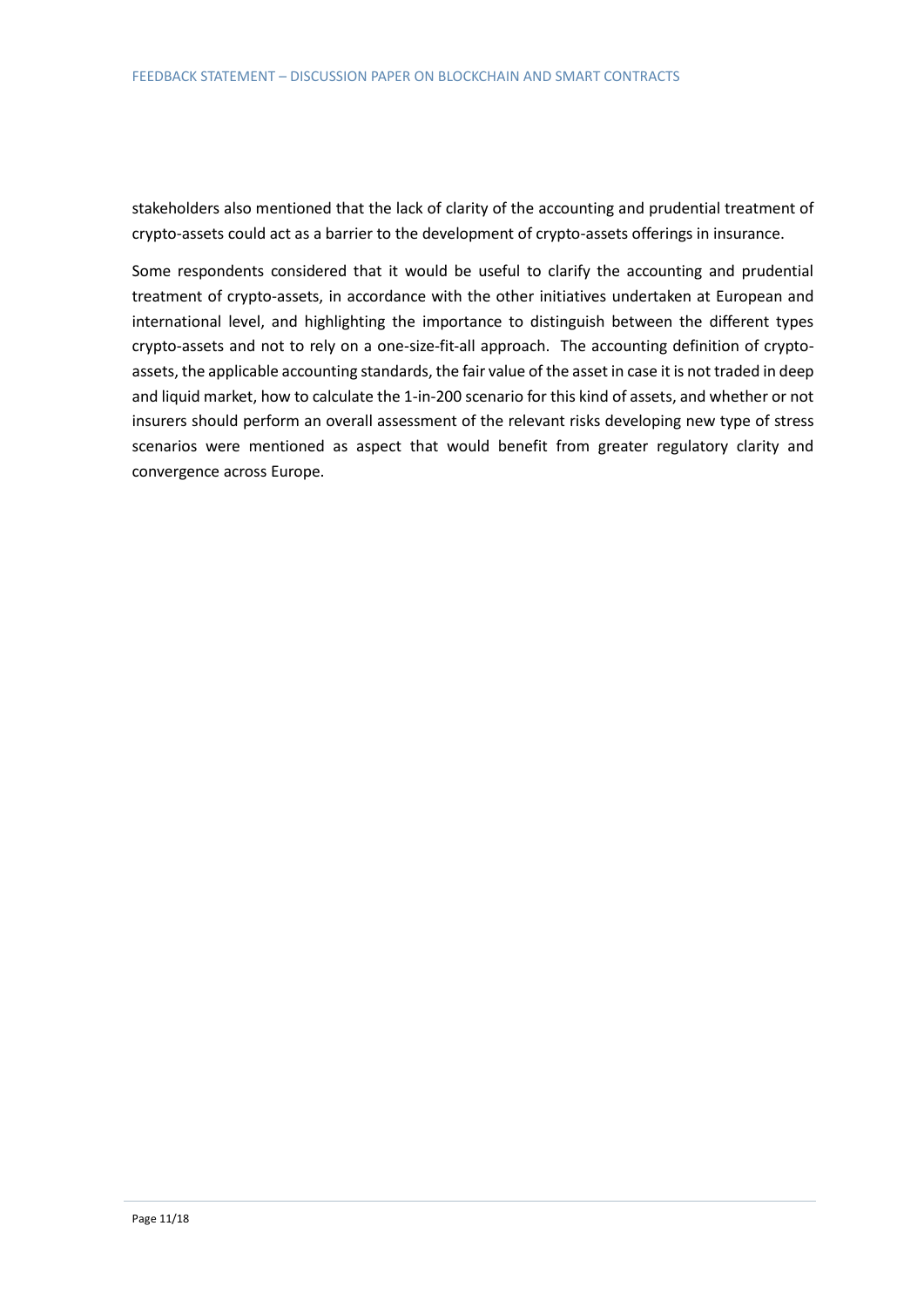### **BARRIERS, CHALLENGES AND NEXT STEPS**

EIOPA asked in its consultation about regulatory barriers in insurance and non-insurance regulation and adequacy of the current framework on addressing new risks, while also proposing possible follow-up actions. Most of the stakeholders agreed on barriers already highlighted by EIOPA, however some also stating that the barriers are not insurmountable.<sup>3</sup> Stakeholders also generally agreed on possible next steps, including the need for a coherent European approach to blockchain and smart contracts in insurance and common understanding of how existing rules should be applied in order to develop a more integrated and efficient European insurance market. This would help to facilitate cross-border business and guarantee a level playing field across different jurisdictions. Some stakeholders noted a coherent approach is not only needed for the insurance sector but for financial and other sectors. This could increase "digital trust" in general.

Stakeholders considered that the existing regulations like IDD, Solvency II Directive or GDPR, in combination with recently launched legislative initiatives such as MICA, DORA, AMLD 5, or the AI Act, would address most of the risks posed by the use of blockchain technology and smart contracts in insurance. However, stakeholders highlighted the importance of ensuring that the new legislative initiates are sufficiently "future proof" and do not create excessive burdens to business, especially SMEs (e.g. start-ups), when they bring added value to consumers. Overregulation should be avoided keeping in mind among others broader European competitiveness vis-à-vis other jurisdictions. In this regard, regulatory sandboxes were seen as a positive development by some stakeholders. One stakeholder did not agree with the proposal of amending the EIOPA Guidelines on ICT security and governance with the aim of taking into account the development in the use of blockchain and smart contracts stating that Guidelines should maintain their technological neutrality and principle-based nature to keep pace with the technological evolution.

Notwithstanding the above, certain refinements to the rules or guidance on how they would apply on certain contexts were also seen as potentially beneficial. For example, in addition to clarifying prudential and accounting treatment of crypto-assets (see section about crypto-assets), it was also suggested to develop guidance about the application of the GDPR in finance (e.g. application of GDPR's "right to be forgotten"). Stakeholder also pointed to other GDPR provisions where uncertain interpretation could hinder the implementation of blockchain systems. More specifically it was referred to (i) the anonymisation and encryption techniques to be adopted (e.g., if anonymisation

<sup>&</sup>lt;sup>3</sup> Interestingly, some stakeholders noted that barriers highlighted in EIOPA paper only concern the use of smart contracts by incumbent/regulated insurance players and there are hardly any barriers when it comes to the use of smart contracts of decentralized public blockchains by consumers directly.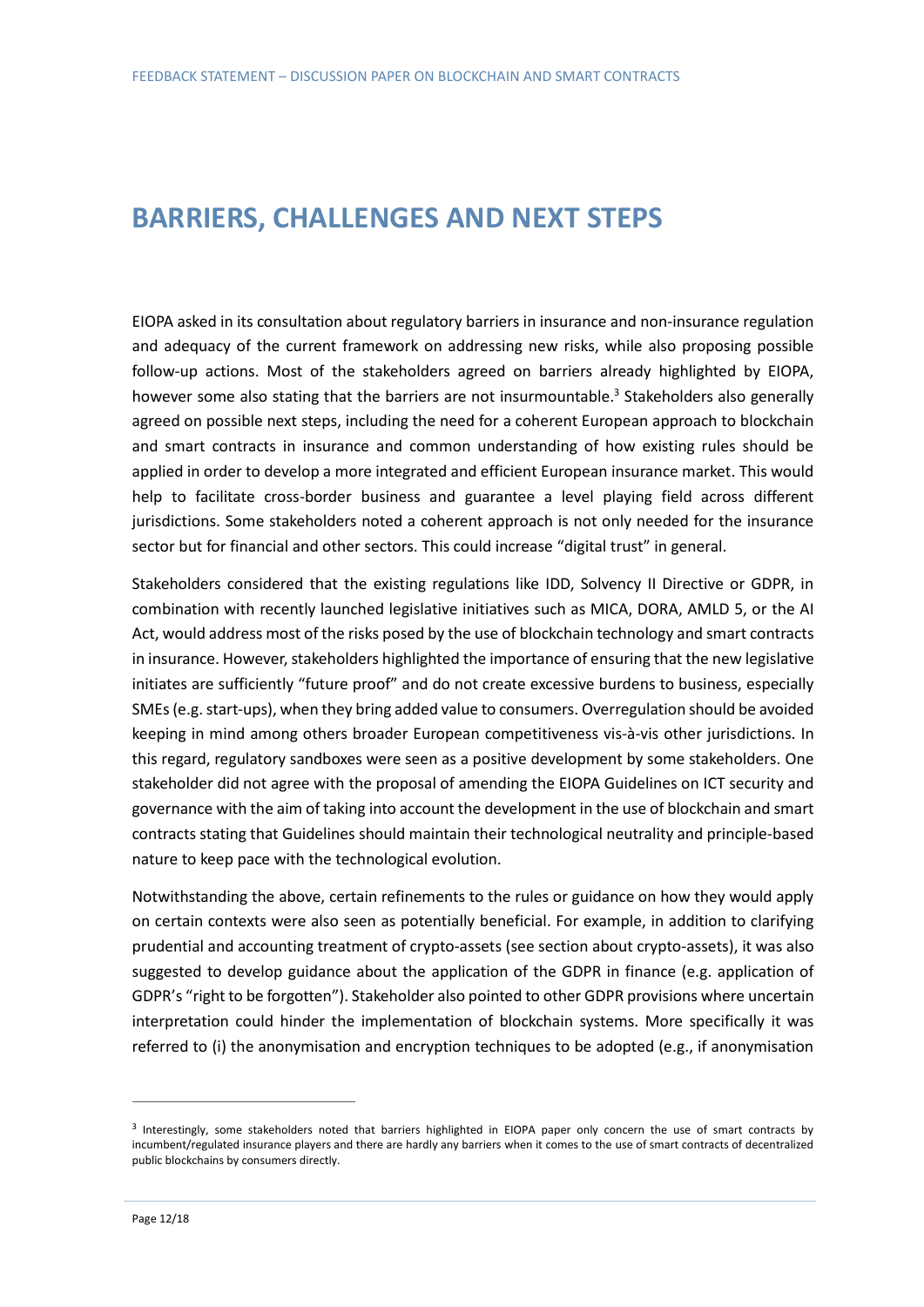can fulfil the "erasure" of data for the purposes of Article 17 GDPR); (ii) the qualification of data controller (e.g., what kind of influence over the purposes and means of processing does qualify a subject as data controller); (iii) data minimisation and purpose limitation (e.g., whether storing the personal data off the chain does comply with the provision of data minimisation). Stakeholders also noted there is a lack of definitive guidance on whether nodes and miners are to be considered controllers or processors, which is why the accountability obligations under the GDPR cannot be clearly allocated. This in turn determines whether the participant needs a legal basis pursuant to Article 6 GDPR or an agreement pursuant to Art. 28(f) GDPR. Similarly, only controllers are responsible for fulfilling data subjects' rights.

Moreover, stakeholders also highlighted that regulations should always respect key supervisory principles such as technological neutrality and activity-based approach, bringing relevant actors in the insurance value chain inside the scope of the regulatory perimeter. Stakeholders also emphasized the need to prevent the creation of data oligopolies, for instance those arising from non-insurance providers in the context of the increasing use of sensors and the Internet of Things.

Several stakeholders considered that supervisors could engage in a dialogue with stakeholders in order to define open-source standards and protocols, for example in order to ensure more consistency at the data layer, and at the same time allowing differentiating innovation at the products layer. This would support the adoption of this technology by addressing several of the security and governance problems(e.g. common mistakes when programming) and remove existing obstacles. More concretely, it was proposed to follow the example of the legislative proposal for a pilot regime for market infrastructures based on distributed ledger technology<sup>4</sup>, and develop a blueprint for a regulation of smart contracts and blockchain use cases in insurance. One stakeholder noted EIOPA should set up open-source standards and good practices in smart contract development and use, facilitating the identification of "approved" smart contracts by consumers and service providers and help integrate smart contracts within the current legal framework. Some stakeholders recommended to set up dedicated EIOPA expert group which would bring together supervisors, consumers, industry and public blockchain developers. The establishment of a working group could allow actors in the field to share their experiences, operations and bottlenecks as well as to understand risks and benefits better.

Moreover, stakeholders considered that potential regulatory initiatives should promote legal certainty and transparency and follow a technology neutral approach. It should also be innovationfriendly, learn from best practices adopted in other jurisdictions, and avoid establishing onerous requirements and new entry barriers. On the contrary, stakeholders considered that a flexible

<sup>4</sup> <https://eur-lex.europa.eu/legal-content/EN/TXT/PDF/?uri=CELEX:52020PC0594&from=EN>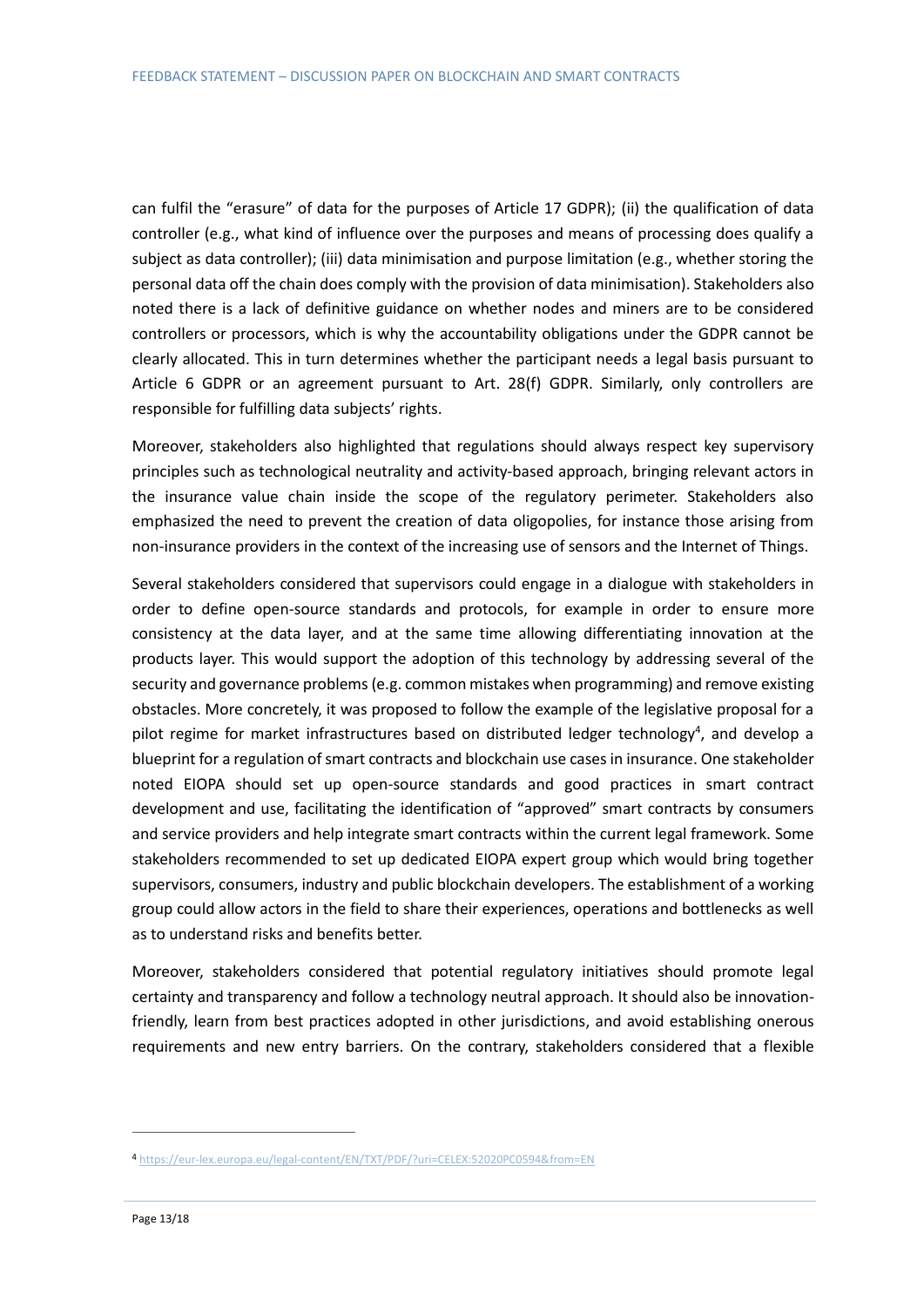approach should be adopted, laying down principles and guidelines. It was also suggested to develop a standardised and dedicated Key Investor Information Document for smart contracts.

It was also suggested to promote supervisory and regulatory convergence at European and international level to avoid the creation of "offshore technology havens".

Many stakeholders mentioned possible barriers related to the insurance distribution rules (e.g. legal norms requiring paper records of transactions). Some stakeholders felt that product oversight and governance (POG) and Insurance Product Information Document (IPID) requirements might be too complex for simple and standard products, hence there might be a need for streamlining the process without reducing customer protection (e.g. less complex or low monetary value products). Some stakeholders noted more generally the need of rethinking the whole transparency discipline, which should be more proportionate (taking into account the value and complexity of the products) and fit for the distribution in the digital age. With specific reference to Insurance Based Investment Products (IBIPs) that include crypto-assets, one stakeholder noted it should be considered also in the PRIIPs KID regulation in relation particularly to the performance scenarios and to the representation of the Reduction in Yield (RIY).

Stakeholders also referred to sustainability angle, given the massive energy consumption that some blockchain solutions could invoke.<sup>5</sup> Hence wider use of blockchain could counteract climate change mitigation effort and lead to conflicting regulatory imperatives. Some stakeholder also referred to EIOPA recent work on value for money, stated it would be interesting to consider the recently proposed ´value for money´ methodology and how it would interact with the analysis of this paper, in the context of POG and target market requirements.

Stakeholders also agreed there are still many compatibility issues with national civil law provisions. In particular, stakeholders referred to the smart contract interpretation in court, the algorithmic implementation of concept such as "best endeavours" and "bona fide", the possibility to withdraw a contract, the liability of the smart contract developer, and the possibility to amend the contractual conditions. Finally it was referred that in case that technology is provided, developed and/or hosted outside of the EU, the responsibility and liability must be clarified and there must be a right of access for relevant regulatory bodies.

Barriers that cannot be seen as directly related to regulation were also mentioned, including lack of knowledge and skills (both in the industry and in supervisory authorities) to understand blockchain opportunities and risks, organization culture, change management (perception and education), large investment needs and challenges related to cooperation when multiple parties are involved (especially in cross-border blockchain projects). Lack of a recognized standard to exchange technical

<sup>&</sup>lt;sup>5</sup> The current standard process of transaction verification, based on the proof-of-work algorithm requires a huge amount of processing power, and, therefore, electricity, to run associated computer calculations.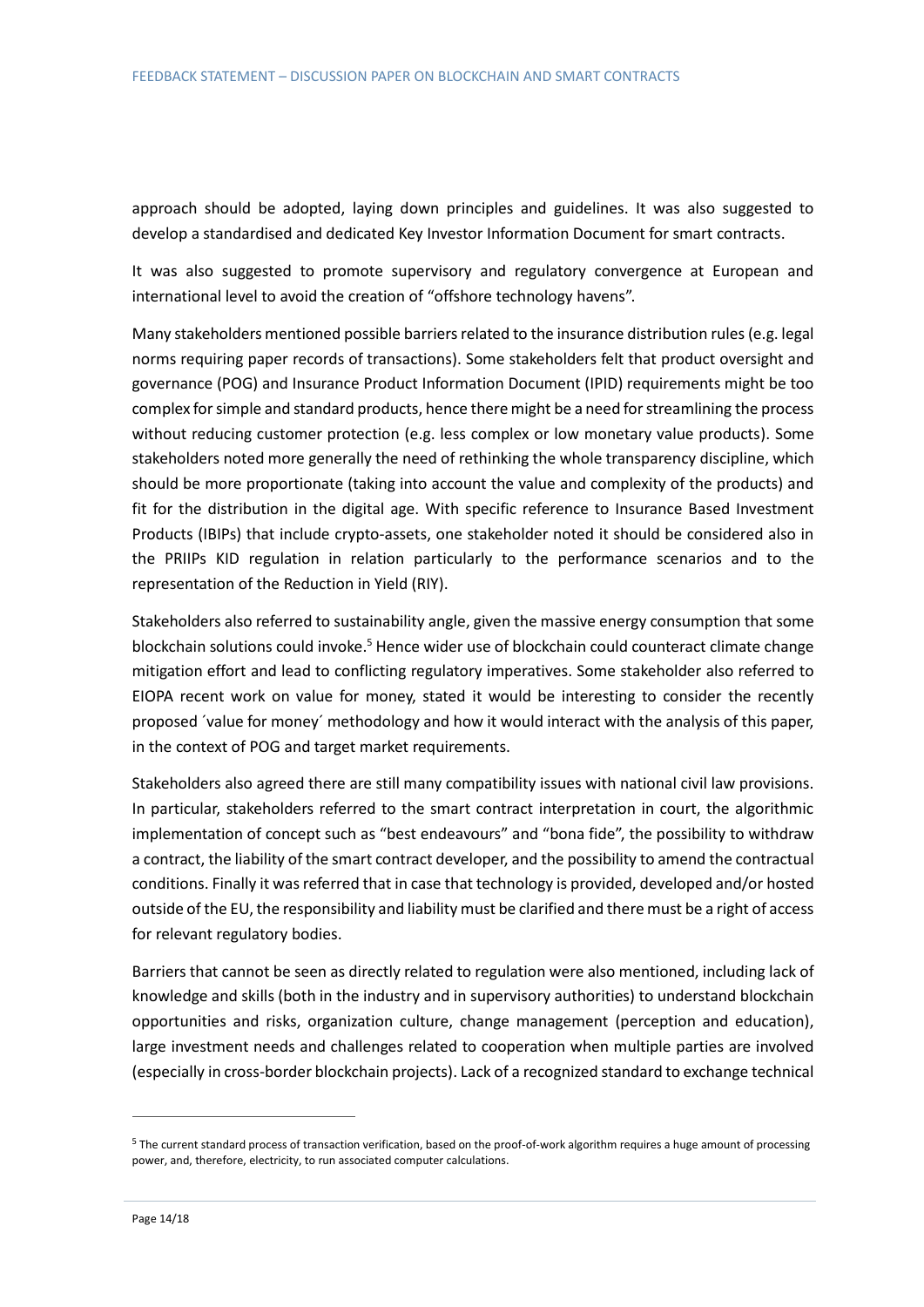and accounting data (e.g. in reinsurance) was also mentioned. Similarly, some stakeholders highlighted the importance of modern, high-speed communication infrastructure (high-speed interned and 5G networks) to ensure that data in blockchain applications can be synchronised without any delay.

On concrete PoCs (see previous chapter), stakeholders noted that in some cases market did not seem ready for specific solution, especially for solutions including crypto-assets (e.g. for payment). Often the economic cost of implementation was high which required a lot of volume<sup>6</sup> to make the PoC profitable. Sometimes the technology of blockchain as such was successfully implemented but it did not provide significant advantages over existing technology alternatives. Governance challenges were also highlighted. Finally, some solutions never went beyond the stage of a PoC, as it faced significant legal uncertainty regarding data protection legislation or insurance distribution rules. This highlights overall the importance of addressing barriers mentioned in this chapter.

One stakeholder recommended to repeat similar market monitoring exercise after some time, e.g after one or two years, as the blockchain and its practical application in the insurance sector is still in early stage. Related to that some stakeholders would welcome a broader definition of smart contracts and blockchain in future work, with important distinctions that can be drawn between the varied and nuanced implementations of this technology.

#### **EIOPA'S FEEDBACK STATEMENT**

- EIOPA notes that blockchain and smart contract use cases in insurance are still at an early stage.
- EIOPA noted in its Discussion Paper that there are a wide range of opportunities and challenges arising from the use of blockchain and smart contracts in insurance, which can vary depending on the concrete use case and context in which they are implemented, and hence they need to be assessed on a case-by-case basis. EIOPA will further consider additional opportunities and challenges highlighted by stakeholders during the consultation. EIOPA shares the concern on sustainability, given the massive energy consumption that some blockchain solutions could invoke.

<sup>&</sup>lt;sup>6</sup> The benefits are often recognised only once volume and integration are achieved. Similarly, long sales cycle related enterprise software were mentioned.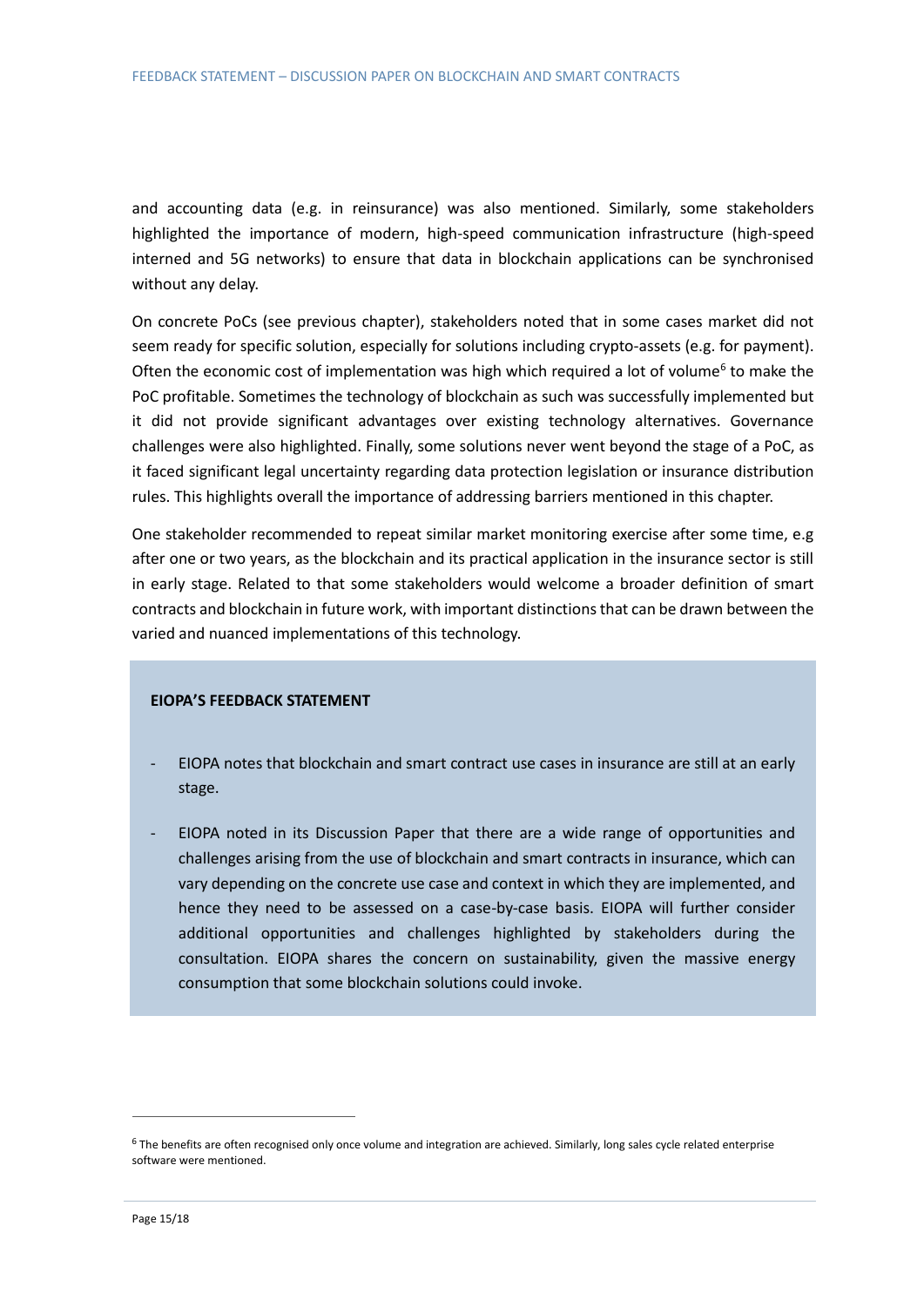- EIOPA will consider highlighted barriers in its different work streams as appropriate. EIOPA will also aim to share highlighted barriers and challenges with the European Commission and European Data Protection Supervisor.
- EIOPA will continue monitoring blockchain and smart contract use cases in insurance, barriers and related risks and benefits, including in its InsurTech Task Force. EIOPA will also continue to assess blockchain use in RegTech and SupTech as necessary. Potential area for further focus is Decentralised Finance (DeFi) and its extensions in insurance (DeIn).
- EIOPA notes that proportionality issues related to the POG and IPID could be considered further in the upcoming IDD review.
- EIOPA notes that in light of blockchain and smart contract developments closer cooperation is needed with supervisory authorities outside of insurance. EIOPA highlights that in response to the European Commission Call for Advice on Digital Finance the ESAs recommended for the Commission to consider possible ways to enhance cooperation between financial and other relevant authorities, building on existing cooperation models.
- EIOPA notes that there are different types of crypto-assets use cases in the insurance industry, although their level of adoption is still at an early stage. EIOPA would like to warn consumers that many crypto-assets are highly risky and speculative and are not suited for most retail consumers, as stated by recent warnings concerning crypto-assets of the European Supervisory Authorities (ESAs).<sup>789</sup> Consumers should be aware of the lack of protection available to them, especially insofar the upcoming MICA legislative proposal has still not entered into force. The environmental impact of some crypto-assets (namely those leveraging on Proof of Work consensus mechanism) is also a source of concern. Moreover, EIOPA also acknowledges that there are a number of initiatives from international standard-setting bodies such as the European Financial Reporting Advisory Group (EFRAG) or the Basel Committee on Banking Supervision (BCBS) assessing respectively the accounting and prudential treatment of crypto-assets. In cooperation with the European Commission and the other ESAs, EIOPA will continue monitoring market and regulatory developments and, where necessary, leverage on them to adopt any

<sup>7</sup> [https://www.eiopa.europa.eu/document-library/consumer-warnings/warning-consumers-risks-of-crypto-assets\\_en](https://www.eiopa.europa.eu/document-library/consumer-warnings/warning-consumers-risks-of-crypto-assets_en)\_

<sup>8</sup> [https://www.eiopa.europa.eu/media/news/esas-warn-consumers-of-risks-buying-virtual-currencies\\_en](https://www.eiopa.europa.eu/media/news/esas-warn-consumers-of-risks-buying-virtual-currencies_en)

<sup>9</sup> <https://www.eiopa.europa.eu/sites/default/files/publications/crypto-asset-risks-esa-update.pdf>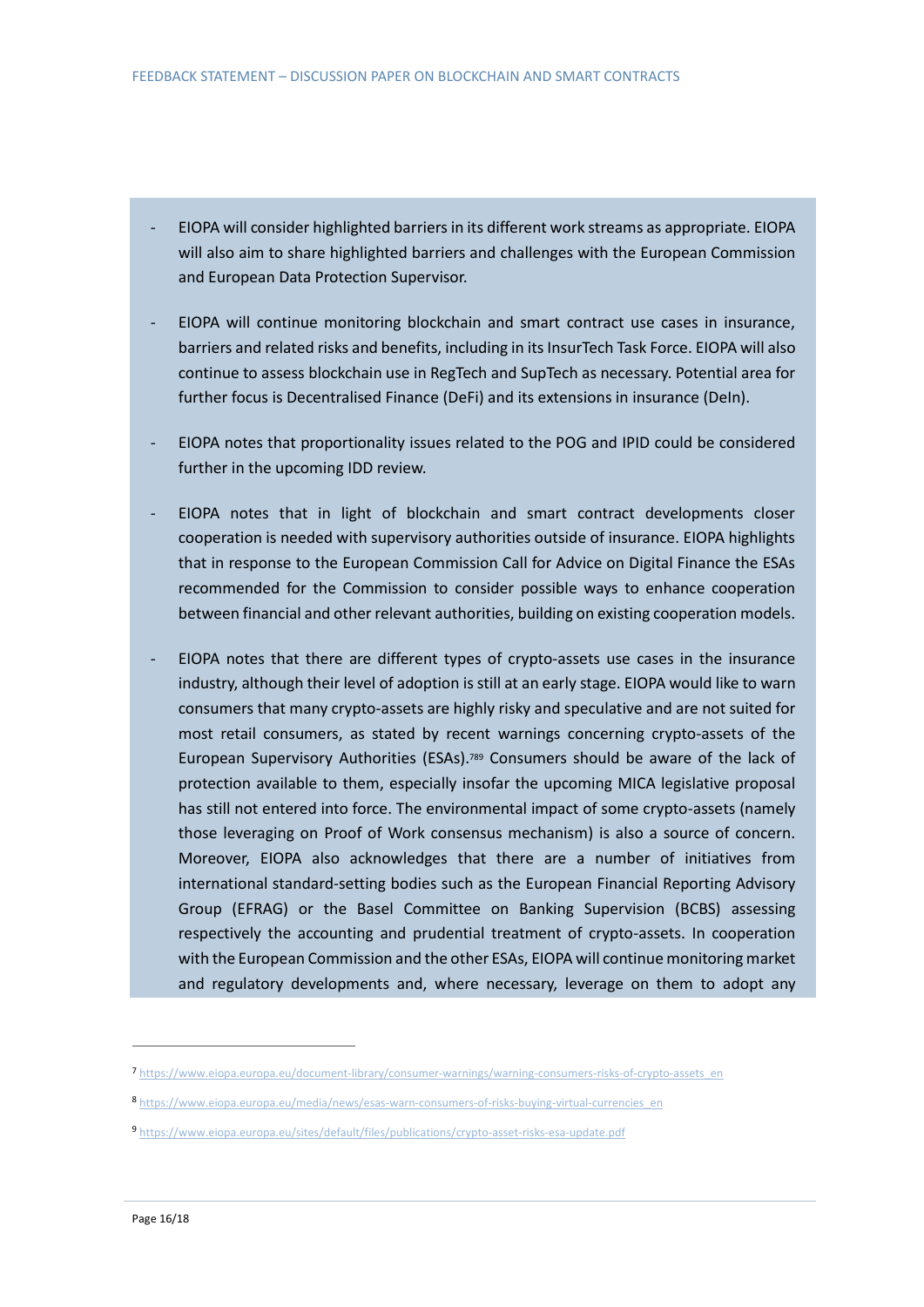measure on this area. The new Solvency II reporting framework that will enter into force in 2023 will also better capture crypto-assets related investments.